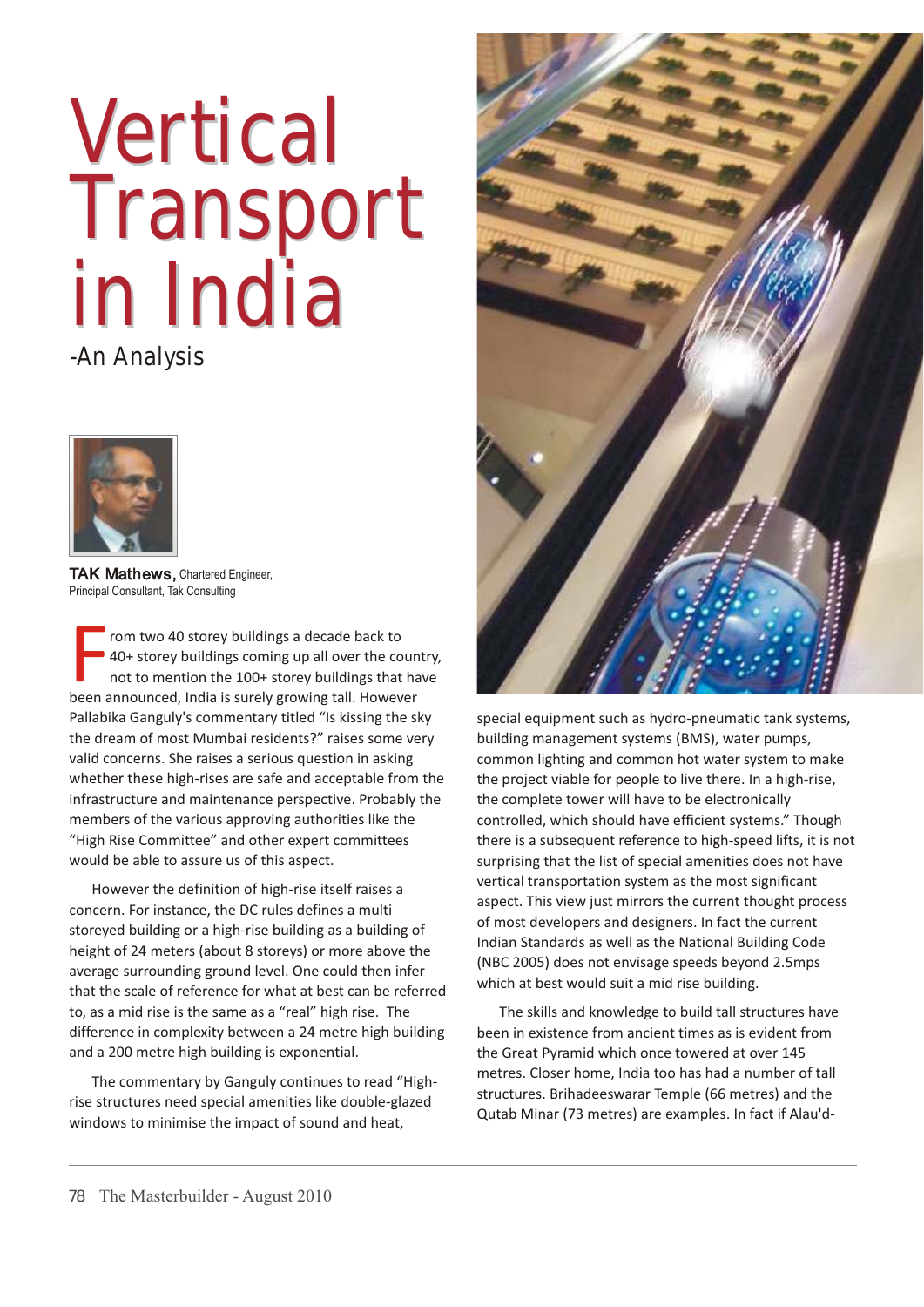

Din Khalji had been successful, the Ala'i Minar on which he had commenced work would have been twice the height of the Qutab Minar and taller than most 40 storey buildings.

Yet none of these historical landmarks would meet



structures were not intended for supporting or sheltering any use or continuous occupancy. As per Wikipedia these structures at best could be called as nonbuilding structures or simply structures.

Despite having the skills and knowledge from ancient times, the only reason why high-rise buildings couldn't find takers was that climbing stairs to occupy the upper levels on a daily basis would have been a practical impossibility. Lifting mechanisms that did exist were not considered safe. All this changed in 1853, when Elisha Greaves Otis invented a safety mechanism that could stop the free fall of a lift. With this invention, (all lifts to this day incorporate modified versions of Otis' original approach) the cityscape around the world started changing.

While there is no doubt that a safe and effective vertical transportation system is what made high-rise

buildings a reality around the world, this fundamental reality appears to have been missed in India. The queues outside the Nariman Point / Cuffe Parade buildings could be



rationalized as the result of inexperience. Yet when we consider that many of the newer and significantly taller buildings, if ever fully occupied, will not fare much better, one would need to conclude that the inexperience continues.

While most Developers and Designers continue to think otherwise, there is a detailed scientific and mathematical approach to elevatoring. The science has been in existence for many decades and has continuously been refined by pundits like G C Barney, Richard Peters, M L Siikonen, J Schroeder, J Nahon, G T Kavounas, S M Santos, not to forget the original pundit G R Strakosch. With low appreciation of the required approach, lift requirements for most buildings have been designed and is being designed without a scientific backing. The theory behind the traffic analysis has been well elaborated by various pundits of the science. In particular Dr. Gina Barney's "Elevator Traffic Handbook Theory and Practice" is a good source. A word of caution, with the extensive detailing and statistics, this book also has a soporific effect.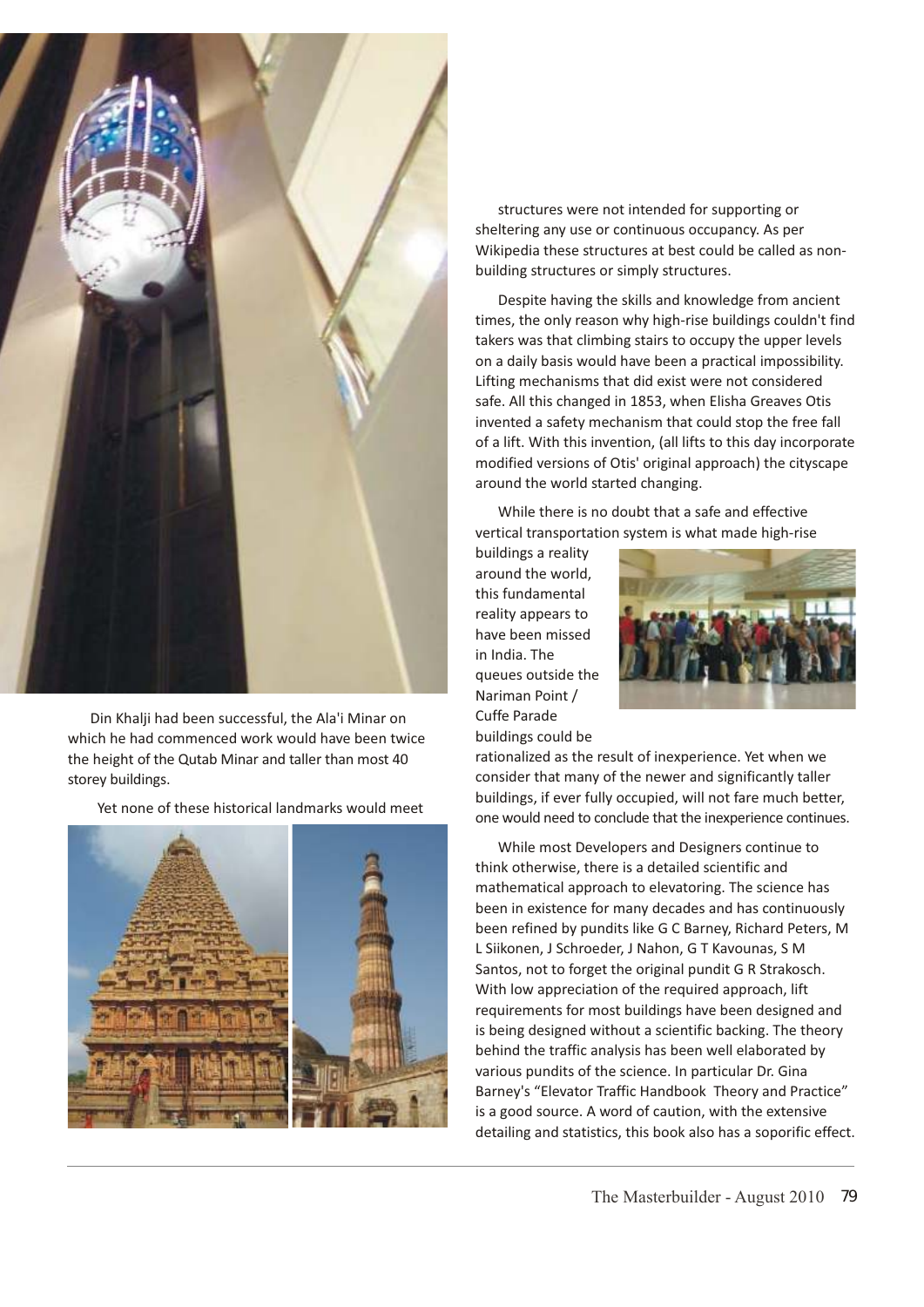#### Vertical Transport

Vertical Transport in India

The primary problem in the approach to elevatoring appears to be in the aesthetic priorities that a Developer sets out. An experienced architect acquaintance explained the different approaches in terms of "Outside-In Design" vis-à-vis "Inside-Out Design". With the first approach Designers have to "fit" in the lifts within whatever core has been left. Therefore the lift provision becomes a function of what can be accommodated rather what should be provided.

Some designers have also considered thumb rules for establishing the lift requirements, for instance a few prominent designers consider one lift for every 2,500 square metres. This thumb rule might have served these experienced designers well in the past, but in all likelihood they were designing smaller buildings. What is ignored is that 2,500 square metres over 10 floors are not the same as 2,500 square metres over 40 floors. When confronted with this fact the normal explanation is that higher speeds will be considered to take care of the height difference. Even a basic examination of the theory of traffic analysis would lay bare the fallacy of this assumption.

Other designers probably consider the minimum requirements that have been set by the local statutory requirements or NBC2005 as the base for establishing the lift requirements. The 8 passenger capacity lifts that have been provided for a number of 40+ storey high rises would tend to indicate that the intention was to meet the minimum statutory fire lift requirements rather than the project's lift requirements. This approach in addition to leaving a building grossly under elevatored also does not take into account that as the building grows taller, construction inaccuracies will reduce the effective hoistway dimensions not to mention the impact of wind tunnel effects on lifts at higher speeds.

Some designers and consultants do carry out traffic analysis that is based on the methodology described by NBC2005. However the steps described by NBC2005 are at best just an attempt to give an overview of the approach and is not adequate for carrying out the detailed elevator system design for a building. Though commercial software is available to carry out the required traffic analysis very few have invested in it, not that investment on it's on would make a difference. After all the results of any analysis are only as good as the inputs and the understanding of the outputs. As Richard Peters frequently

## **TRAFFIC ANALYSIS PARAMETERS**

The two parameters that are referred to world wide as well as in NBC2005 for lift design are Interval and Handling Capacity defined as follows

Interval (Quality of Service) is the average time in seconds between successive elevator cars arriving at the main entrance floor(s). Interval is also referred to as Average Interval or Waiting Interval.

5 min Handling Capacity (%) (Quantity of Service) is the percentage of the building population transported by the elevators in 5 minutes during a morning up peak. Quantity of service is defined as the measure of the passenger handling capacity of a vertical transportation system. It is measured in terms of the total number of passengers handled during each five minute peak period of the day.

Values, though with a few typographical errors, that have been recommended by NBC 2005 should be adequate to account for most buildings.

What the NBC 2005 does not cover are requirements for a typical BPO building, a hotel, hospitals, malls, theatre / sports facilities, educational institutions etc. The code is also vague on the recommended interval for residential apartments with the clause reading "for residential buildings longer waiting intervals should be permissible".

It needs to be kept in mind that these values are based on the assumption of pure up peak traffic and a single entry level. It also needs to be known that Waiting Interval Average Waiting Time. Average waiting time is what users would be bothered about and realistically can be estimated only by simulation

reminds lift designers, software won't make anybody an expert.

The other approach, which tends to give better results, is when the design comes from abroad. Experienced Designers from abroad invariably hire the services of an elevator consultant to set out the lift requirements. Yet this cannot be considered as absolute. While the consultant would have a good understanding of the traffic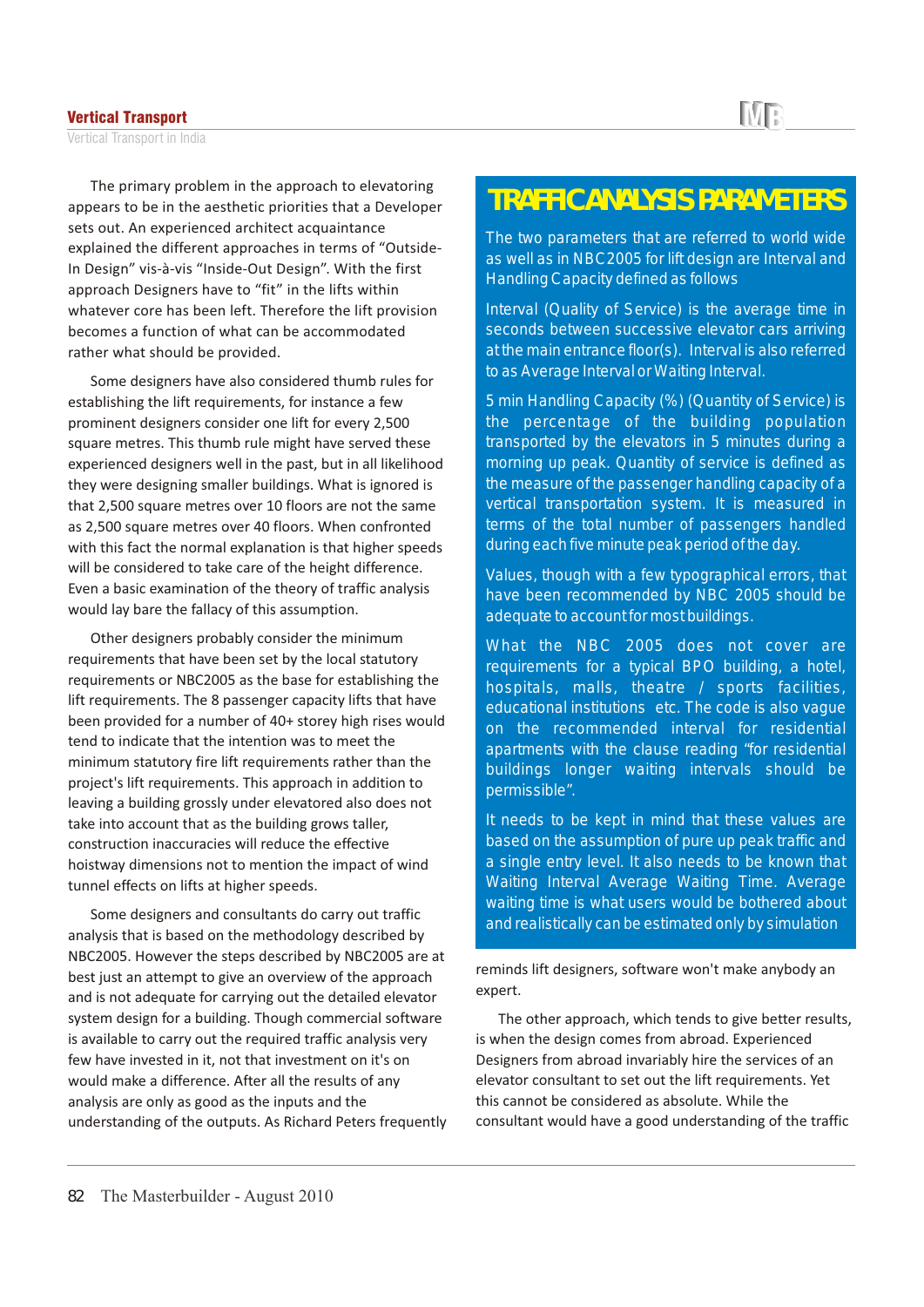### Vertical Transport

Vertical Transport in India



analysis science he would have very little understanding or appreciation of the cultural nuances of the specific country. Interestingly this aspect has not been addressed by any of the traffic analysis pundits. Recently an elevator consultant friend based in New York, whilst providing inputs for two projects a hotel building and a residential building in India, both very tall, contacted me to review his design proposal. My friend, who has never experienced India, couldn't comprehend my criticism of the assumptions.

The result of these flawed approaches towards establishing the vertical transportation requirements is disastrous. Some of the results are

Inadequate number of lifts. §

MR

- Incorrect hoistway sizes, whereby lifts of required capacities / speed cannot be accommodated. The error could also be that the hoistway width and depth requirements are interchanged as a result of which only inefficient deeper cars can be accommodated. §
- While normally it is a case of inadequate pit depth preventing higher lift speeds, there have been unbelievable instances where buildings have been constructed where the requirement of a lift pit was overlooked as a result of which the lifts cannot service the lower terminal floor. §
- Inadequate over head is also a case where low priority is allotted to the lift, where the building height restrictions are achieved by compromising the over head and / or machine room height requirements. The §

**Toshniusal** 

## **Quality is the key word.....**

Speed your molecules into the market and ahead of competition with **Toshniwal Forberg Mixer.** 



When you are looking for a mixer, the ability of mixing is more important than the size of the mixer.

Toshniwal Forberg, provides the ultimate powder mixing solutions with it's special features like:

**Short mixing time (30 seconds to 3 minutes),** 

**Gentle Mixing** 

- **O** Precise Mixing
- <sup>®</sup> Low maintenance cost,
	- <sup>®</sup> Very low power consumption.

#### **@ Unique design for the Industry.**

**Application** Building products : Dry Mortar wall plasters, Wall Putty, Blended Cement, Fire proofing cement, Wall paper compunds Tile jointing compound

Refractory: Refractory cements, Castables, Bricks etc. Abrasive: Abrasive wheels, Tools etc.

**Food, Animal Feed, Chemical, Refractory** 

Toshniwal Systems & Instruments Pvt. Ltd. 267 Kilpauk Garden Road, Chennal 600 010 INDIA Ph: (044) 2644 5626/8983 Email:mixer@toshniwal.net www.toshniwai.net

**Ultimate in Powder Mixing**